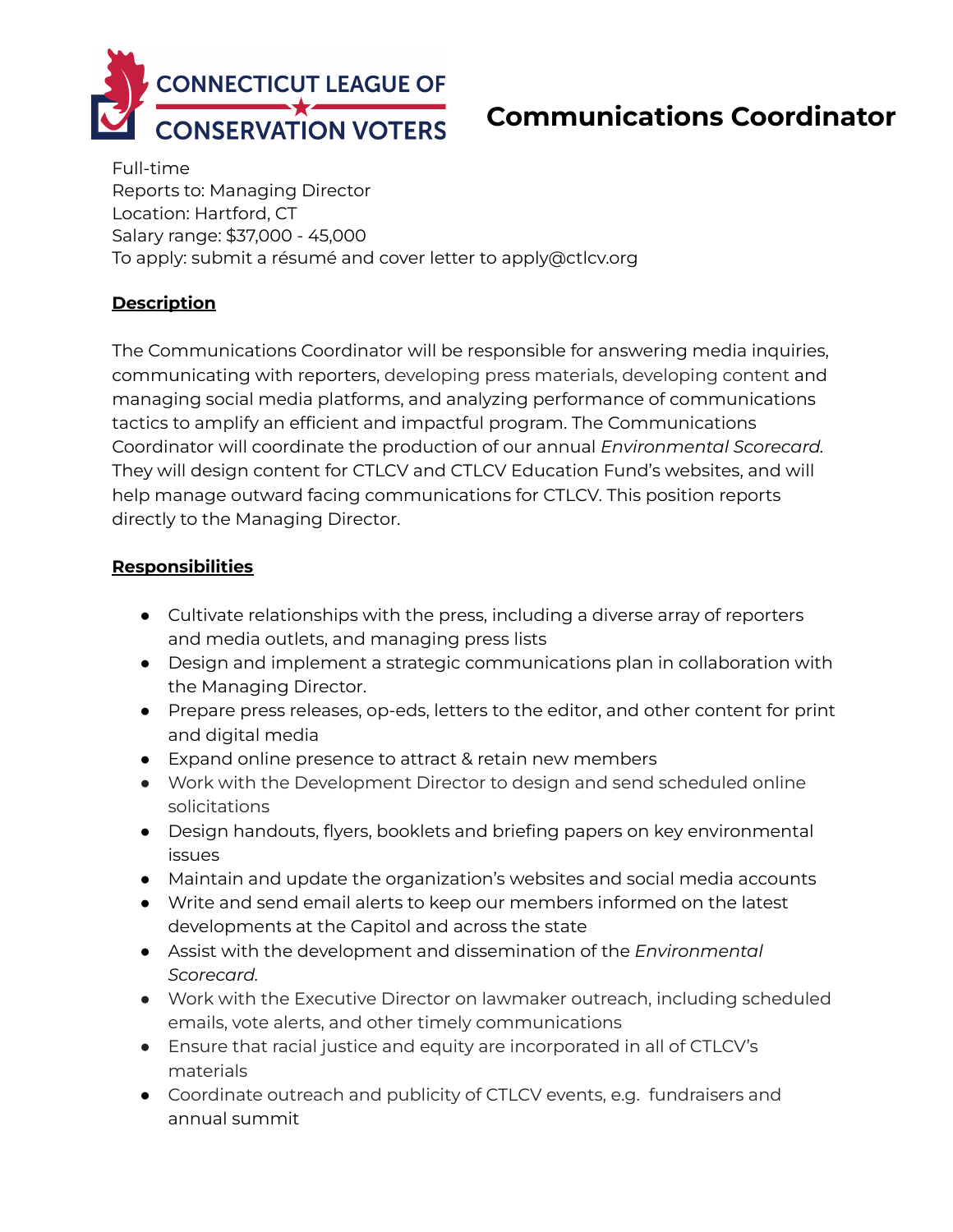## **Desired Skills & Qualifications**

- 2+ years of external communications experience, preferably in a nonprofit or political setting
- Experience pitching reporters and preparing talking points
- Familiarity with CT and regional press, in all media formats (print, television, radio, and digital)
- Ability to speak in public settings and in front of media
- Experience working with a Board of Directors and/or C-suite-level management
- Proficiency with Adobe Creative suite, Weebly, Canva or other web design platforms
- Attention to detail and excellent organization skills
- A working knowledge of Connecticut's political landscape and/or experience working on a political campaign
- Exceptional written and verbal communication and proofreading skills
- **●** Proficiency in using social media platforms, including Facebook, Instagram, Twitter and LinkedIn
- **●** Ability to analyze and summarize information to express thoughts concisely
- **●** Ability to make decisions in accordance with CTLCV's values and expectations when provided direction and criteria to do so
- **●** Ability to prioritize and effectively manage tasks in a dynamic work environment
- **●** Ability to work under pressure and meet deadlines

# **About CTLCV**

The Connecticut League of Conservation Voters (CTLCV) believes our earth is worth fighting for because everyone has a right to clean air, water, and a safe, healthy community. To ensure those rights are protected, we help people use their power to shape policy, hold politicians accountable, and influence elections.

For more than 20 years, CTLCV has grown into a potent political force for protecting our state's environment. We are a statewide nonprofit connected to a powerful national movement with over 30 state affiliates and grassroots organizing programs across the country. CTLCV is committed to an equitable transition to a clean energy economy and to developing diverse partnerships to fight climate change and reach our environmental justice goals.

As a legislative watchdog, CTLCV works with environmental groups across CT to identify and highlight important environmental bills. We keep lawmakers informed about the latest issues, track key legislation, hold lawmakers accountable in our annual Scorecard, and elect candidates willing to fight for clean air, clean water, and climate action.